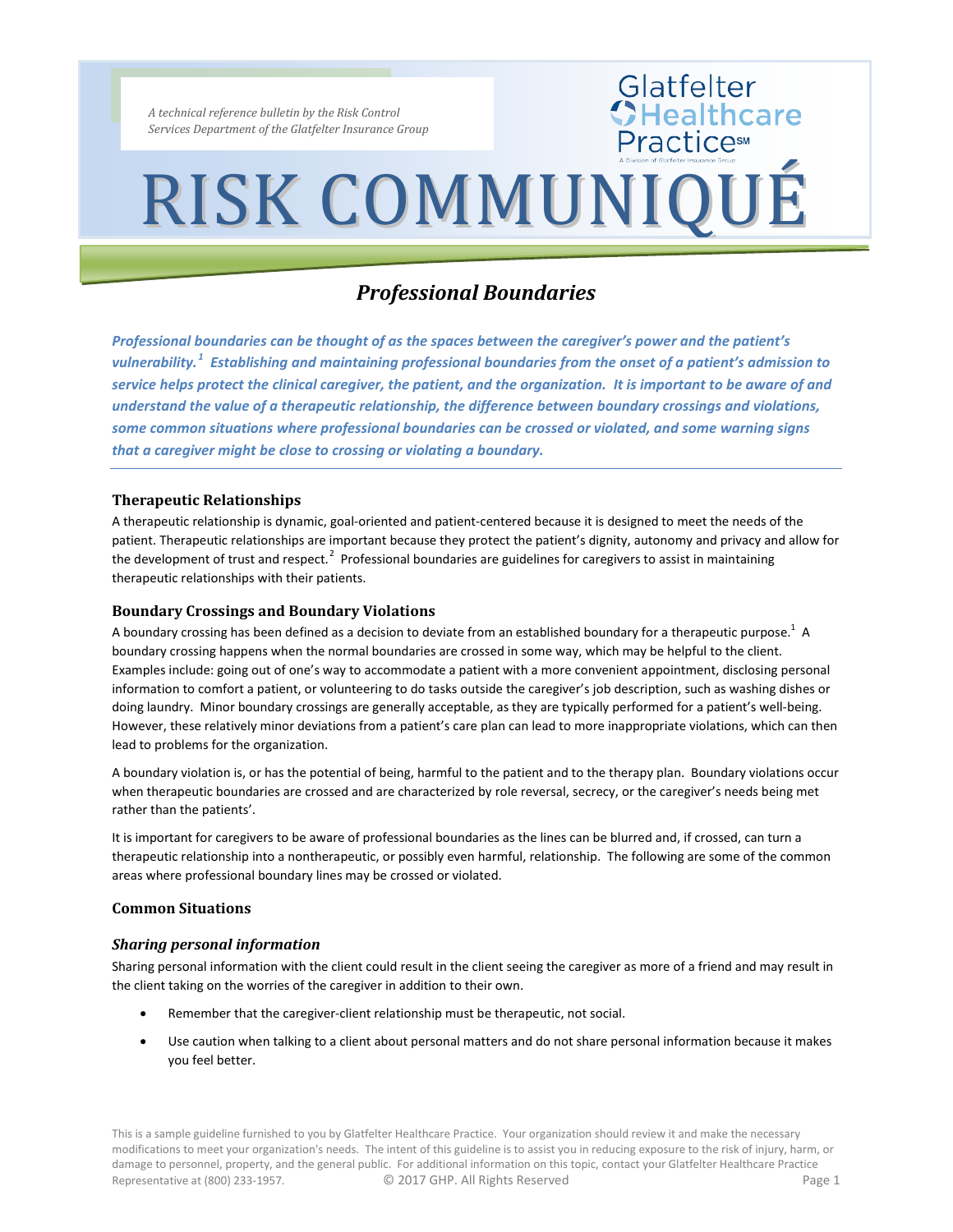*A technical reference bulletin by the Risk Control Services Department of the Glatfelter Insurance Group*

# RISK COMMUNIQUÉ

Glatfelter<br>CHealthcare

**Practices** 

#### *Nicknames and endearments*

Nicknames or endearments such as "sweetie" or "honey" may be comforting to a client but could also suggest a more personal interest than the caregiver intended. On the other hand, nicknames or endearments may be offensive to the client.

- Remember that your level of professionalism is often indicated by the way you address a client.
- Ask the client how they would like to be addressed.

#### *Touch*

While touch can be a healing tool it may also be confusing, hurtful, or unwelcome.

- Remember to be respectful of your client and avoid any physical contact beyond direct care and treatment contact, a pat on the shoulder or a handshake.
- Understand the culture and ethnic background of the client to assure that contact is in keeping with the client's cultural customs and to help prevent misinterpretation of actions from occurring.

#### *Gifts, tips, and favors*

Accepting/giving gifts, tips, and favors may be misconstrued by another person or family member of the client as fraud or theft.

- Know and follow your facility's policy on gifts and remember that it is okay to tell clients you are not allowed to accept these offerings.
- To protect yourself, report unusual offers or large gifts to your supervisor.

#### *Over-involvement and under-involvement*

Caregivers may become overly-involved with clients and may find themselves spending inappropriate amounts of time with a particular client, visiting a particular client when off duty, or trading assignments with other caregivers in order to be with a particular client. Alternatively, caregivers may become under-involved with a client, which could result in disinterest or even neglect.

- Focus on the needs of the client rather than their personality.
- Treat each client with the same quality of care and attention regardless of any emotional reaction to the client.

#### *Romantic relationships*

Romantic or sexual relationships with clients are never permitted. They are inappropriate as they disrupt and destroy the therapeutic nature of the relationship. This can even be considered professional sexual misconduct, which is an extremely serious, and criminal, violation.<sup>2</sup>

- Remember that while it may be normal to be attracted to a client, it is never appropriate to act on that attraction.
- Avoid telling sexually oriented jokes or stories, flirting, and displaying suggestive behaviors to your clients.

#### **Warning Signs**

It is important for all staff to be alert to someone who is, or is close to, violating boundaries and policy. If a caregiver or other staff member believes that boundary violations or policy misinterpretations have occurred or could occur, it is important to share these thoughts with a supervisor. In these instances it might be beneficial to have another staff member present during care delivery. The observing staff member can provide an additional perspective and feedback relative to the professional and

This is a sample guideline furnished to you by Glatfelter Healthcare Practice. Your organization should review it and make the necessary modifications to meet your organization's needs. The intent of this guideline is to assist you in reducing exposure to the risk of injury, harm, or damage to personnel, property, and the general public. For additional information on this topic, contact your Glatfelter Healthcare Practice Representative at (800) 233-1957. <br>
C 2017 GHP. All Rights Reserved **Page 2**